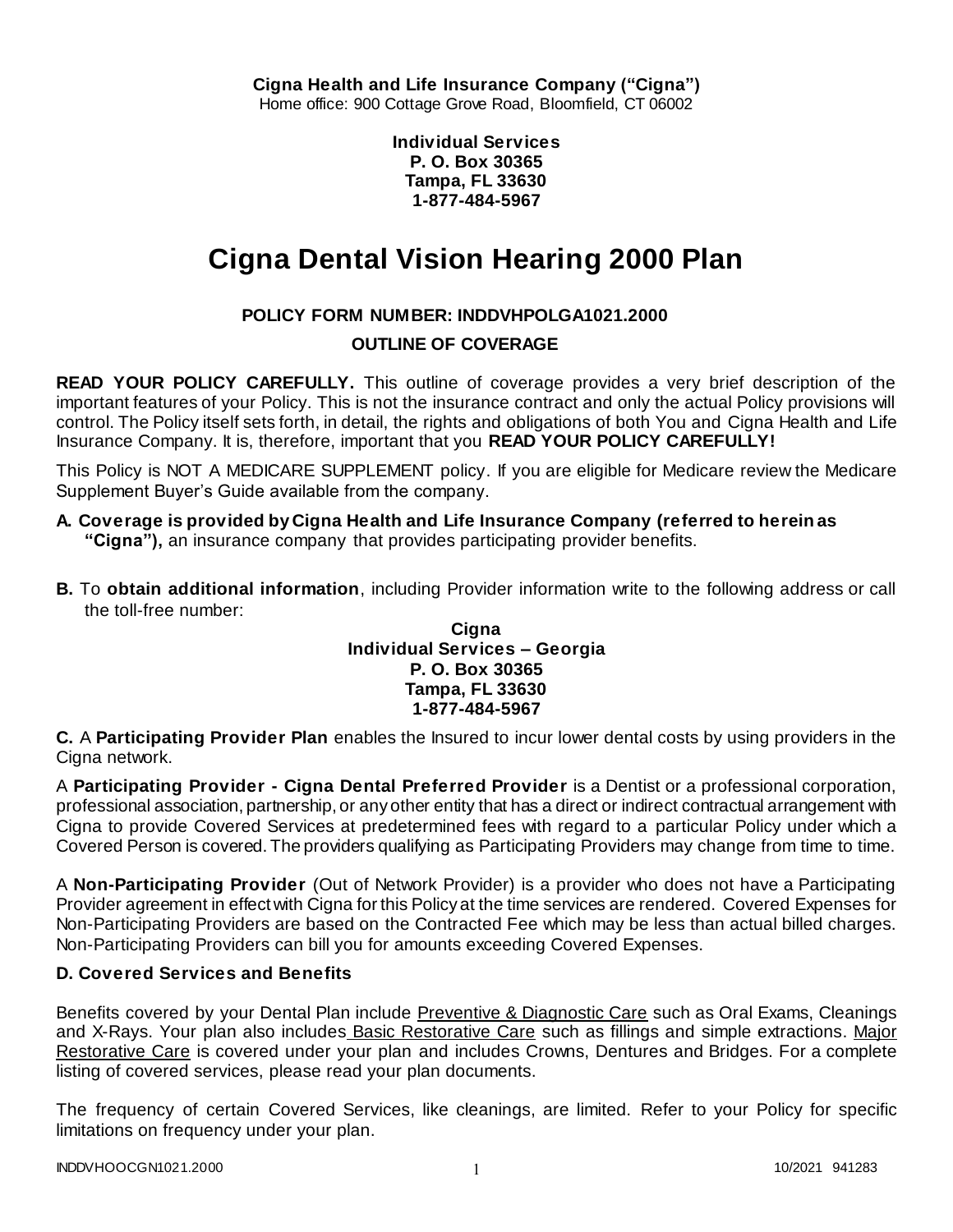## **Benefit Schedule**

The benefits outlined in the table below show the payment percentages for Covered Expenses **AFTER** any applicable Deductibles have been satisfied unless otherwise stated.

# **CIGNA DENTAL, VISION, AND HEARING INSURANCE** *The Schedule*

#### **For You and Your Dependents**

#### **The Schedule – Dental Benefits**

If you select a Participating Provider, your cost will be less than if you select a Non-Participating Provider.

#### **Emergency Services**

The Benefit Percentage payable for Emergency Services charges made by a Non-Participating Provider is the same Benefit Percentage as for Participating Provider Charges. Dental Emergency services are required immediately to either alleviate pain or to treat the sudden onset of an acute dental condition. These are usually minor procedures performed in response to serious symptoms, which temporarily relieve significant pain, but do not effect a definitive cure, and which, if not rendered, will likely result in a more serious dental or medical complication.

#### **Dental Deductibles**

Dental Deductibles are expenses to be paid by you or your Dependent. Dental Deductibles are in addition to any Coinsurance. Once the Dental Deductible maximum in The Schedule has been reached you and your family need not satisfy any further dental deductible for the rest of that year.

#### **Participating Provider Payment**

Participating Provider services are paid based on the Contracted Fee agreed upon by the provider and Cigna.

## **Non-Participating Provider Payment**

Non-Participating Provider services are paid based on the Contracted Fee.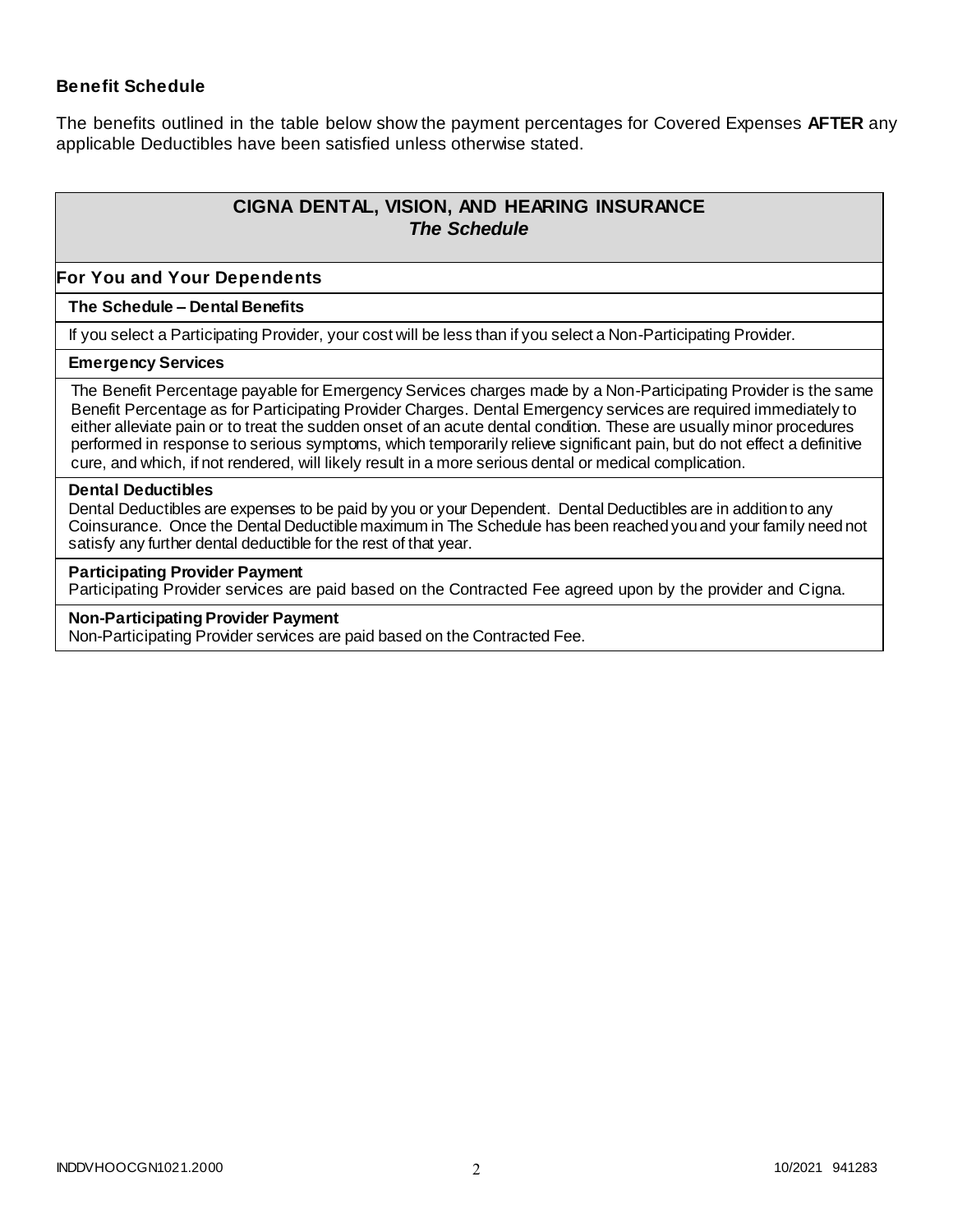| DENTAL BENEFIT HIGHLIGHTS                                                                                                                                                                                                                                          |                                                  |
|--------------------------------------------------------------------------------------------------------------------------------------------------------------------------------------------------------------------------------------------------------------------|--------------------------------------------------|
| Classes I, II, III<br><b>Calendar Year Maximum</b>                                                                                                                                                                                                                 | \$1,500 per person                               |
| <b>Calendar Year Dental Deductible</b><br>Individual                                                                                                                                                                                                               | \$100 per person<br>Not Applicable to Class I    |
| Class I                                                                                                                                                                                                                                                            | The Percentage of Covered Expenses the Plan Pays |
| Preventive Care<br>Oral Exams<br>Routine Cleanings<br>Routine X-rays<br>Non-Routine X-rays<br><b>Fluoride Application</b><br><b>Sealants</b><br>Space Maintainers (non-orthodontic)<br>Emergency Care to Relieve Pain                                              | 100%                                             |
| <b>Class II</b>                                                                                                                                                                                                                                                    | The Percentage of Covered Expenses the Plan Pays |
| <b>Basic Restorative</b><br>Fillings<br>Surgical Extraction of Impacted Teeth<br>Oral Surgery, Simple Extractions<br>Relines, Rebases, and Adjustments<br>Repairs - Bridges, Crowns, and Inlays<br>Repairs - Dentures                                              | 70% after dental deductible                      |
| <b>Class III</b>                                                                                                                                                                                                                                                   | The Percentage of Covered Expenses the Plan Pays |
| Major Restorative<br>Crowns / Inlays / Onlays<br>Root Canal Therapy / Endodontics<br><b>Minor Periodontics</b><br><b>Major Periodontics</b><br>Oral Surgery, All Except Simple Extractions<br>Prosthesis Over Implant<br>Anesthetics<br>Dentures<br><b>Bridges</b> | 50% after dental deductible                      |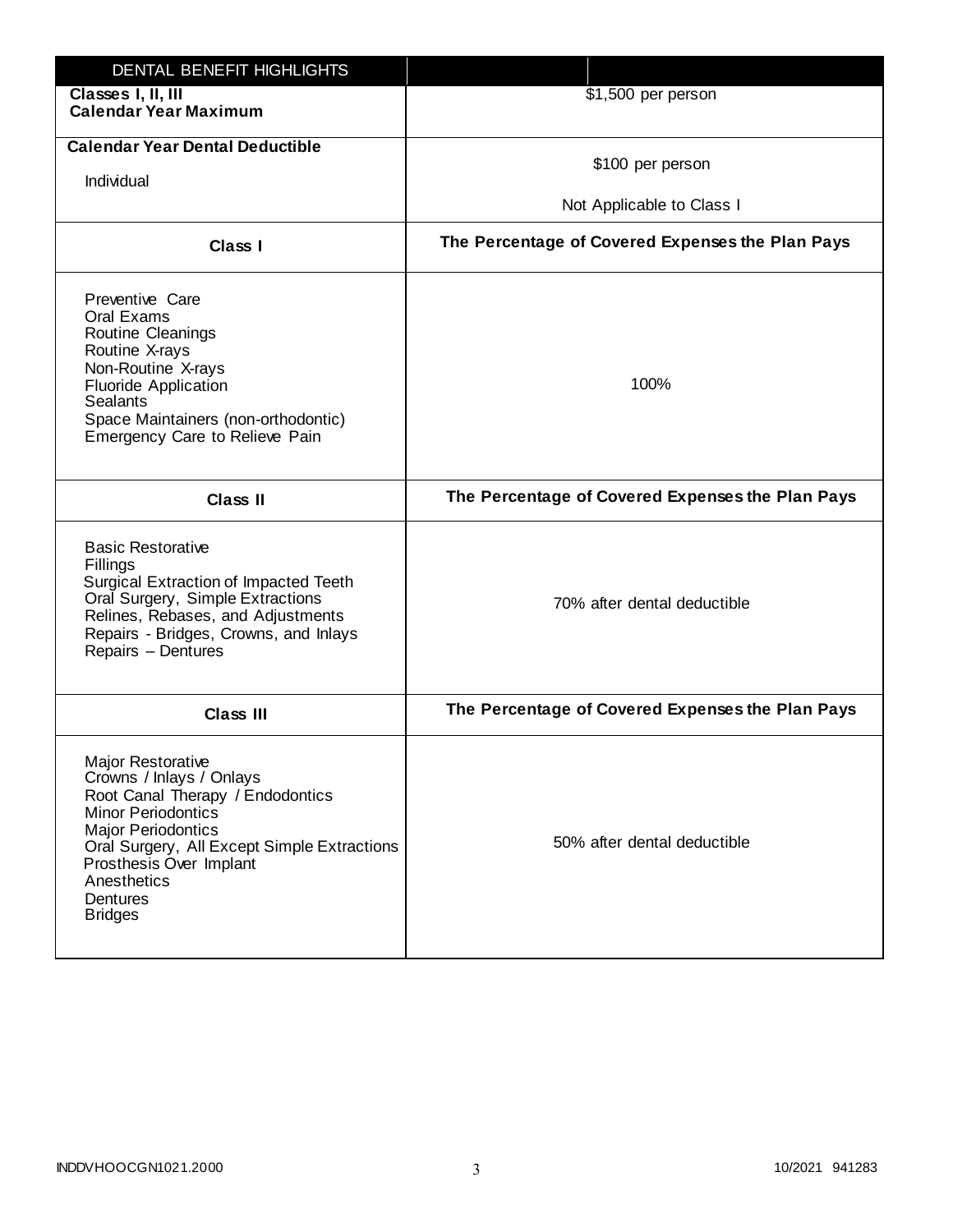| The Schedule - Vision Benefits                                                                  |                                                                                         |
|-------------------------------------------------------------------------------------------------|-----------------------------------------------------------------------------------------|
| VISION BENEFIT HIGHLIGHTS                                                                       |                                                                                         |
| Eye Examinations, including refraction                                                          | The plan pays 50% of expenses, not to exceed a \$75 calendar<br>year maximum per person |
| Materials (corrective eyeglasses or contact<br>lenses, including fittings and follow-up visits) | \$200 calendar year maximum per person                                                  |

| The Schedule - Hearing Benefits                             |                                        |
|-------------------------------------------------------------|----------------------------------------|
| <b>HEARING BENEFIT HIGHLIGHTS</b>                           |                                        |
| <b>Hearing Examinations</b>                                 | \$50 calendar year maximum per person  |
| Materials (Hearing Aids, including fittings<br>and repairs) | \$500 calendar year maximum per person |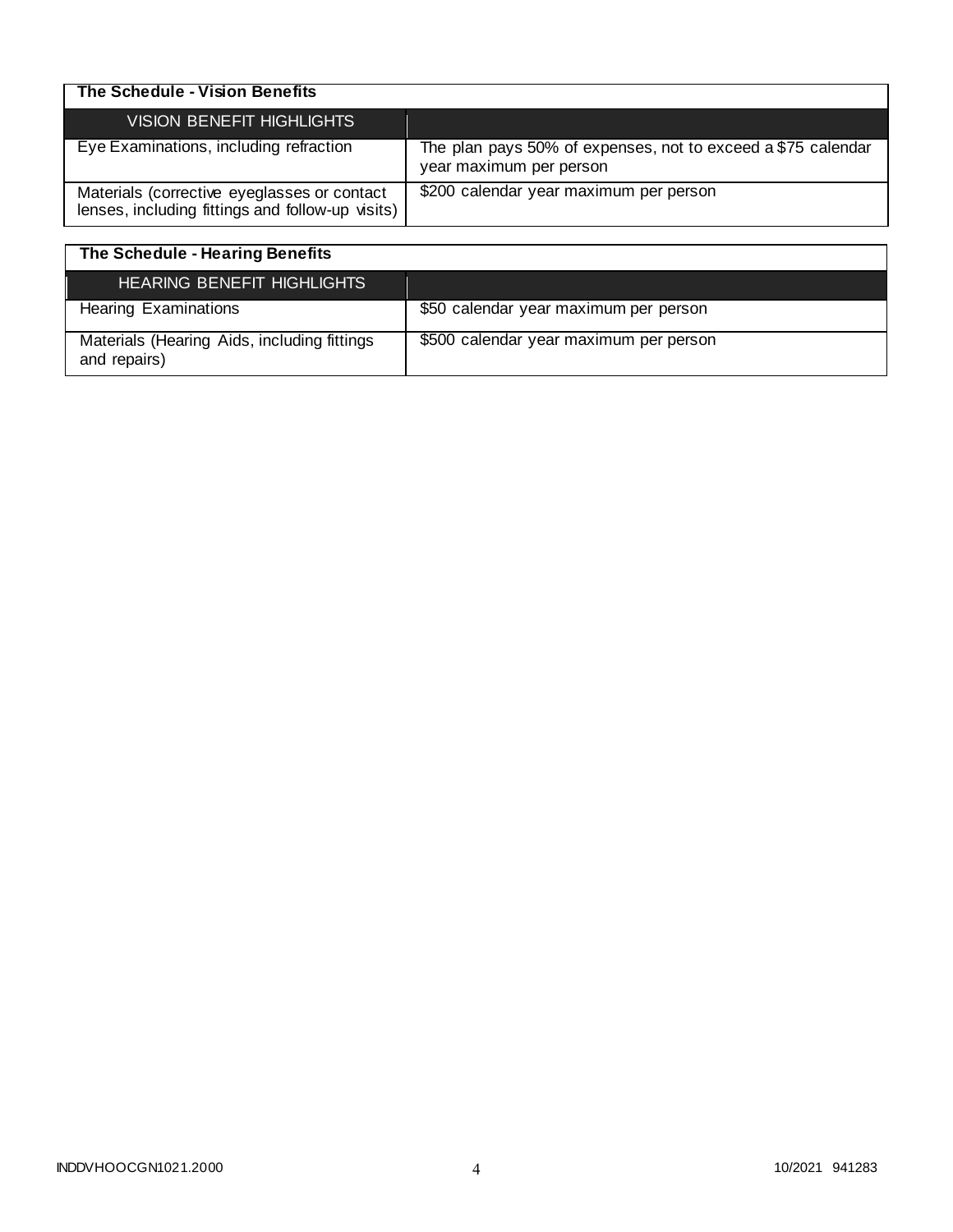## **Waiting Periods**

A Covered Person may access their dental, vision, and hearing benefit insurance once he or she has satisfied the following waiting periods:

- There is no waiting period for Class I or II dental benefits or for vision and hearing benefits.
- After 12 consecutive months of coverage dental benefits will increase to include the list of Class III procedures.

#### **Missing Teeth Limitation**

There is no payment for replacement of teeth that are missing when a person first becomes insured. This payment limitation no longer applies after 24 months of continuous coverage.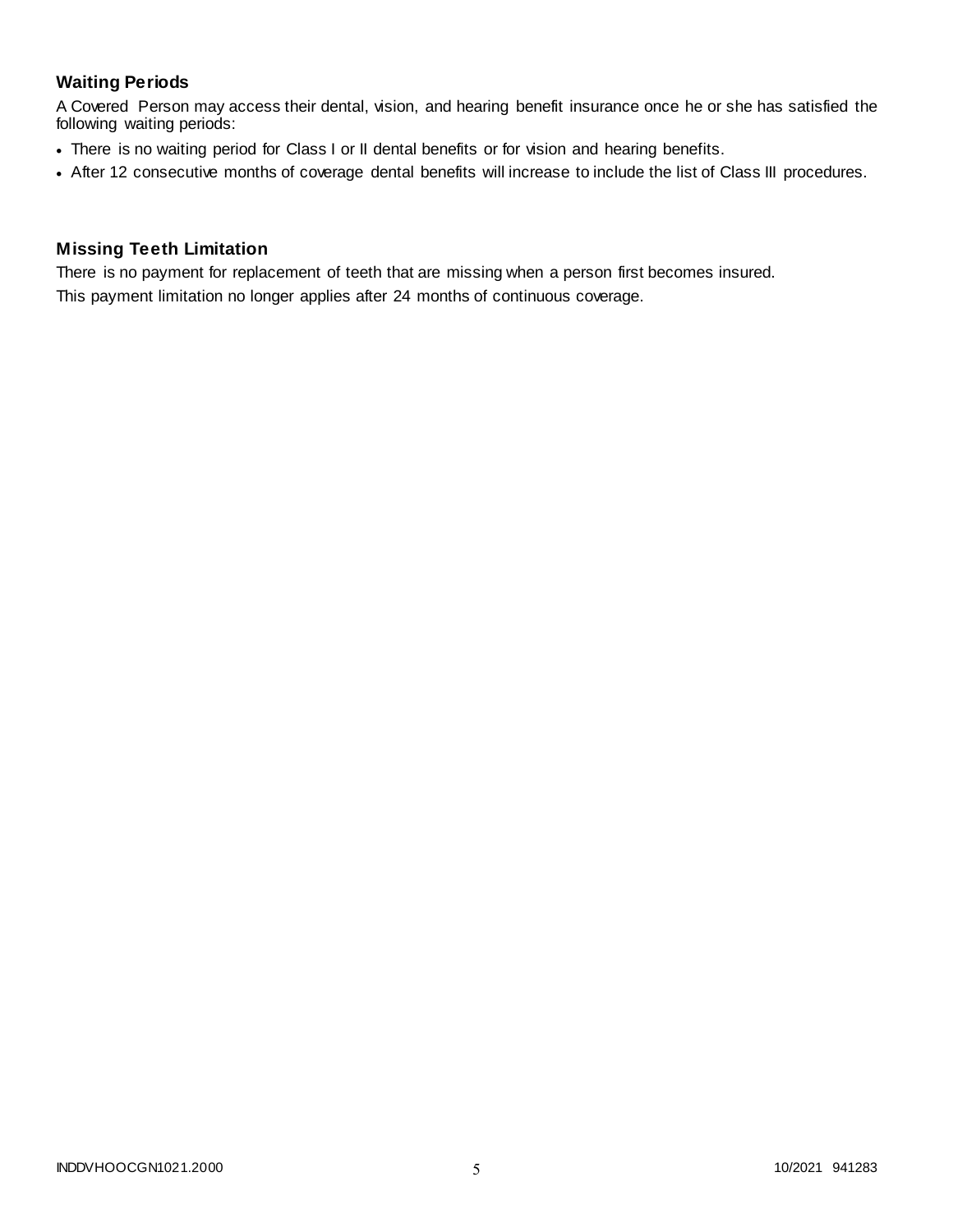# **E. Insured's Financial Responsibility**

The Insured is responsible for paying the monthly or quarterly premium on a timely basis. The Insured is also responsible to pay Providers for charges that are applied to the Deductibles, Coinsurance, and any amounts charged by Non-Participating Providers in excess of the Contracted Fee. In addition, any charges for Dentally Necessary items that are excluded under the Policy are the responsibility of the Insured.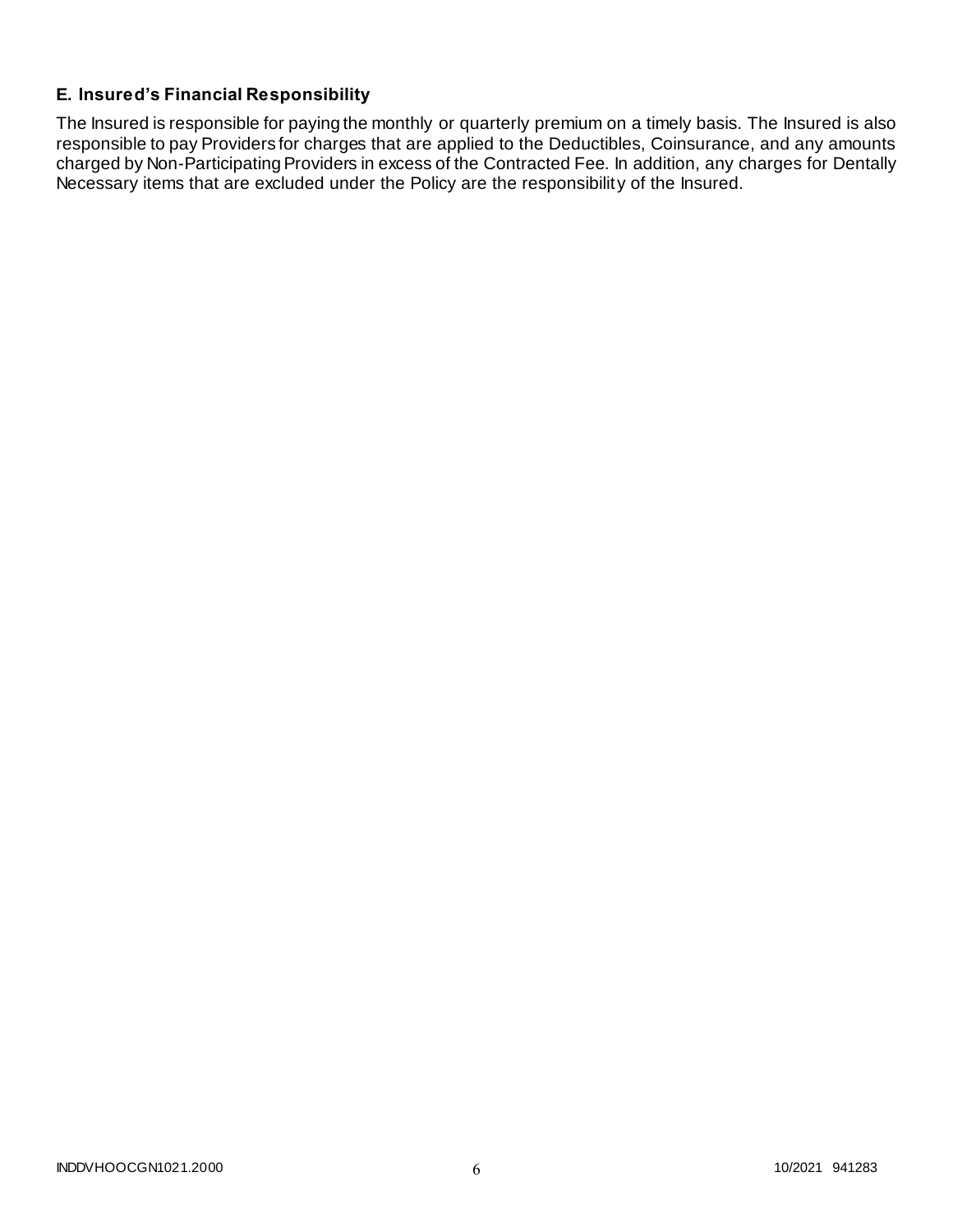## **F. Exclusions And Limitations: What Is Not Covered By This Policy**

## **Expenses Not Covered**

Covered Expenses will not include, and no payment will be made for:

- procedures which are not included in the list of Covered Dental Services, Covered Vision Services, or Covered Hearing Services;
- cone beam imaging;
- instruction for plaque control, oral hygiene and diet;
- core build-ups;
- veneers:
- precious or semi-precious metals for crowns, bridges and abutments;
- restoration of teeth which have been damaged by erosion, attrition or abrasion;
- bite registrations; precision or semi-precision attachments; or splinting;
- implants or implant related services;
- orthodontic treatment, except for the treatment of cleft lip and cleft palate;
- general anesthesia or intravenous sedation, when used for the purposes of anxiety control or patient management is not covered; may be considered only when medically or dentally necessary and when in conjunction with covered complex oral surgery;
- athletic mouth guards;
- services performed solely for cosmetic reasons;
- personalization or decoration of any dental device or dental work;
- replacement of an appliance per benefit guidelines;
- services that are deemed to be medical in nature;
- services and supplies received from a hospital;
- prescription drugs;
- plano lenses;
- VDT (video display terminal)/computer eyeglass benefit
- medical or surgical treatment of the eyes;
- any type of corrective vision surgery, including LASIK surgery, radial ketatonomy (RK), automated lamellar keratoplasty (ALK), or conductive keratoplasty (CK);
- Orthoptic or vision training and any associated supplemental testing
- any eye examination, or any corrective eyewear, required by an employer as a condition of employment;
- safety eyewear;
- sub-normal vision aids or non-prescription lenses;
- Magnification or low vision aids not shown as covered in the Schedule of Vision Coverage;
- Assistive Listening Devices (ALDs);
- medical and/or surgical treatment of the internal or external structures of the ear, including but not limited to Cochlear implants;
- Hearing Aids not prescribed by a Licensed Hearing Care Professional;
- ear protective devices or plugs;
- Hearing Aids maintenance/service contracts, ear molds and other miscellaneous repairs;
- Hearing Aids purchased online or over the counter (OTC); or
- Disposable Hearing Aids.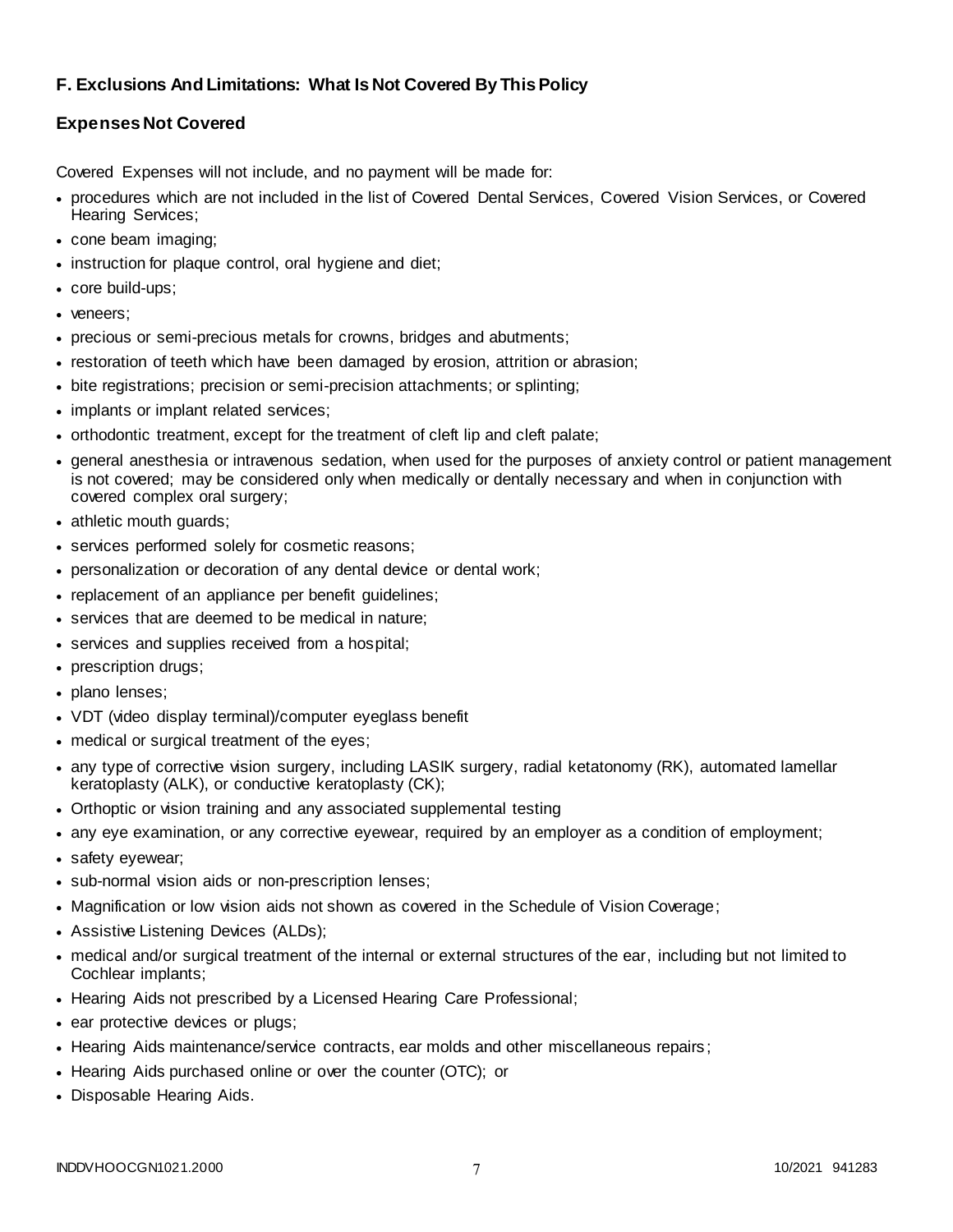## **General Limitations**

No payment will be made for expenses incurred for you or any one of your Dependents:

- For services not specifically listed as Covered Services in this Policy.
- For services or supplies that are not Medically Necessary.
- For services received before the Effective Date of coverage.
- For services received after coverage under this Policy ends.
- For services for which You have no legal obligation to pay or for which no charge would be made if You did not have insurance coverage.
- For Professional services or supplies received or purchased directly or on Your behalf by anyone, including a Provider, from any of the following:
	- Yourself or Your employer;
	- a person who lives in the Covered Person's home, or that person's employer;
	- a person who is related to the Covered Person by blood, marriage or adoption, or that person's employer.
- for or in connection with an Injury arising out of, or in the course of, any employment for wage or profit;
- for or in connection with a Sickness which is covered under any workers' compensation or similar law;
- for charges made by a Hospital owned or operated by or which provides care or performs services for, the United States Government, if such charges are directly related to a condition which occurred while serving in the military or an associated auxiliary unit;
- services or supplies received due to an act of war, declared or undeclared while serving in the military or an associated auxiliary unit,
- to the extent that payment is unlawful where the person resides when the expenses are incurred;
- for charges which the person is not legally required to pay;
- for charges which would not have been made if the person had no insurance;
- to the extent that billed charges exceed the rate of reimbursement as described in the Schedule;
- for charges for unnecessary care, treatment or surgery;
- to the extent that You or any of Your Dependents is in any way paid or entitled to payment for those expenses by or through a public program, other than Medicaid;
- for or in connection with experimental procedures or treatment methods not approved by the American Dental Association or the appropriate dental specialty society;
- Procedures that are a covered expense under any other plan which provides dental, vision, or hearing benefits;
- To the extent that benefits are paid or payable for those expenses under the mandatory part of any auto insurance policy written to comply with a "no-fault" insurance law or an uninsured motorist insurance law. Cigna will take into account any adjustment option chosen under such part by You or any one of Your Dependents.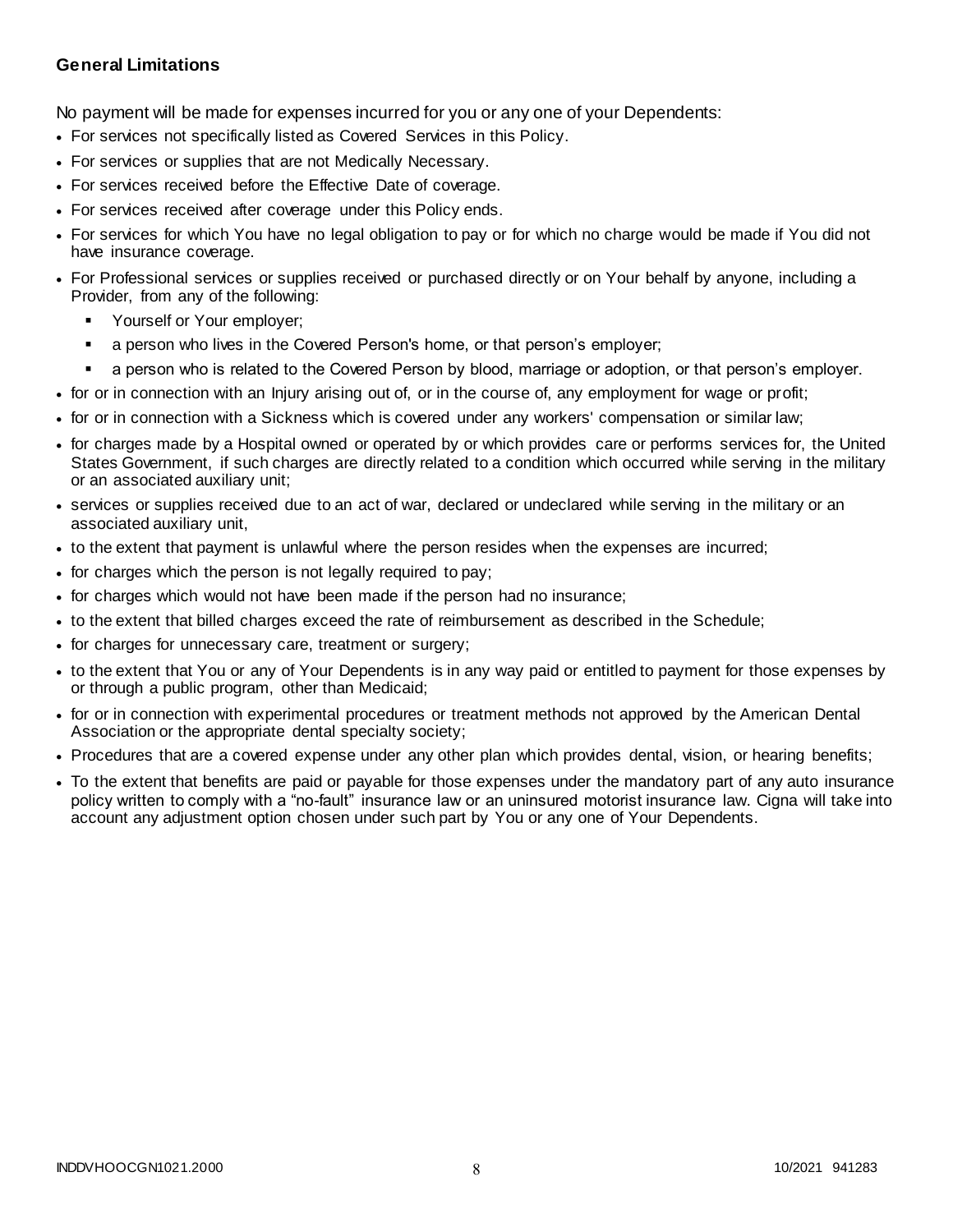## **G. Predetermination of Dental Benefits Program**

Predetermination of Benefits is a voluntary review of a Dentist's proposed treatment plan and expected charges. It is not preauthorization of service and is not required.

The treatment plan should include supporting pre-operative x-rays and other diagnostic materials as requested by Cigna's dental consultant. If there is a change in the treatment plan, a revised plan should be submitted.

Cigna will determine covered dental expenses for the proposed treatment plan. If there is no Predetermination of Benefits, Cigna will determine covered dental expenses when it receives a claim.

Review of proposed treatment is advised whenever extensive dental work is recommended when charges exceed **\$500**.

Predetermination of Benefits is not a guarantee of a set payment. Payment is based on the services that are actually delivered and the coverage in force at the time services are completed.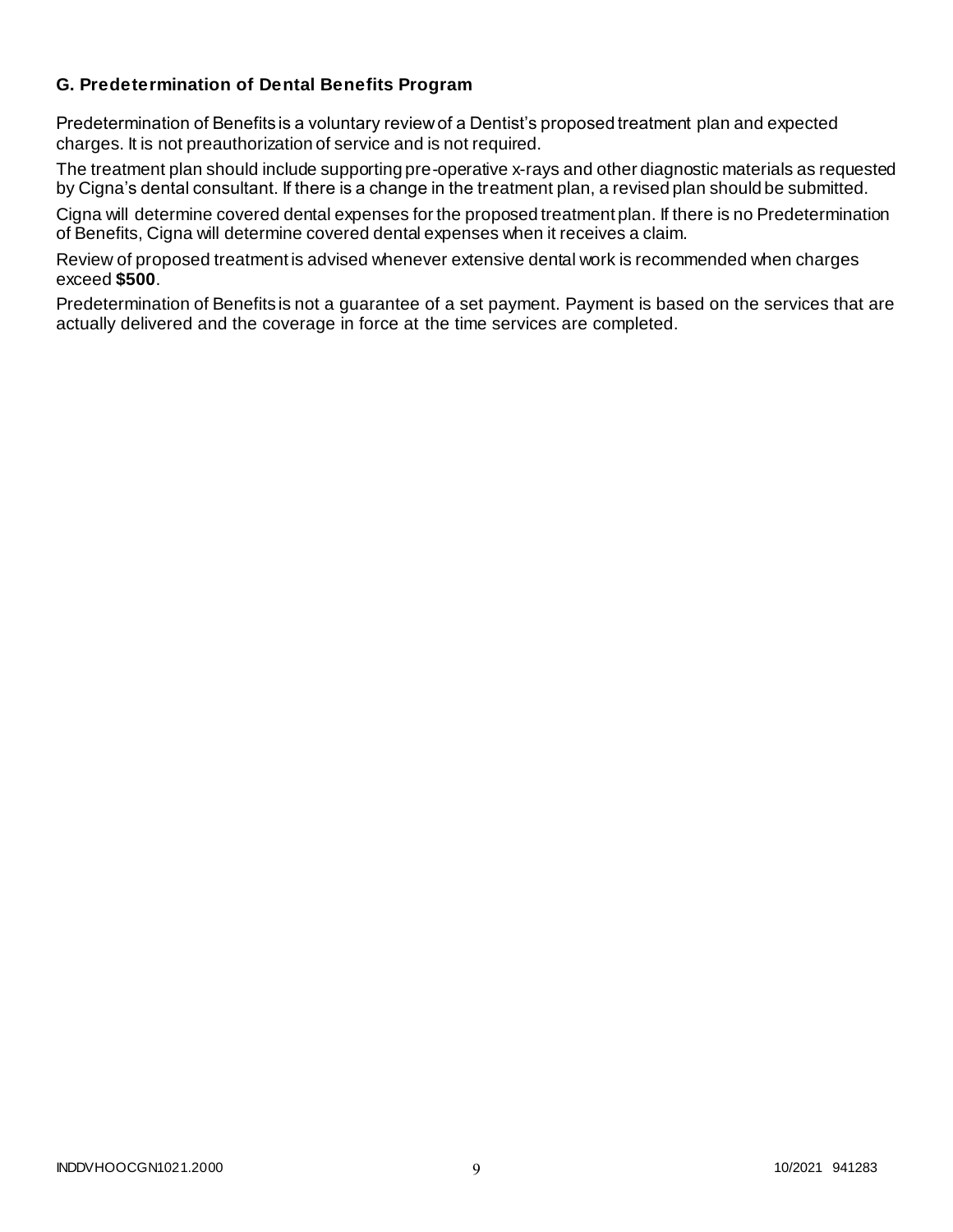# **H. General Provisions WHEN YOU HAVE A COMPLAINT OR AN APPEAL**

For the purposes of this section, any reference to "You," "Your" or "Yourself" also refers to a representative or provider designated by You to act on Your behalf, unless otherwise noted.

We want You to be completely satisfied with the care You receive. That is why we have established a process for addressing Your concerns and solving Your problems.

#### **Start with Member Services**

We are here to listen and help. If You have a concern regarding a person, a service, the quality of care, or contractual benefits, You can call our toll-free number and explain Your concern to one of our Customer Service representatives. You can also express that concern in writing. Please call or write to Us at the following:

Customer Services Toll-Free Number or address on mycigna.com, explanation of benefits or claim form

We will do our best to resolve the matter on Your initial contact. If we need more time to review or investigate Your concern, we will get back to You as soon as possible, but in any case within 30 days.

If You are not satisfied with the results of a coverage decision, You can start the appeals procedure.

#### **Appeals Procedure**

Cigna has a two step appeals procedure for coverage decisions. To initiate an appeal, You must submit a request for an appeal in writing within 365 days of receipt of a denial notice. You should state the reason why You feel Your appeal should be approved and include any information supporting Your appeal. If You are unable or choose not to write, You may ask to register Your appeal by telephone. Call or write to Us at the toll-free number or address on Your Benefit Identification card, explanation of benefits or claim form.

#### **Level One Appeal**

Your appeal will be reviewed and the decision made by someone not involved in the initial decision. Appeals involving Medical Necessity or clinical appropriateness will be considered by a health care professional.

For level one appeals, we will respond in writing with a decision within 30 calendar days after we receive an appeal for a postservice coverage determination. If more time or information is needed to make the determination, we will notify You in writing to request an extension of up to 15 calendar day s and to specify any additional information needed to complete the review.

If You are not satisfied with our level-one appeal decision, You may request a level-two appeal.

#### **Level Two Appeal**

If You are dissatisfied with our level one appeal decision, You may request a second review. To start a level two appeal, follow the same process required for a level one appeal.

Most requests for a second review will be conducted by the Appeals Committee, which consists of at least three people. Anyone involved in the prior decision may not vote on the Committee. For appeals involving Medical Necessity or clinical appropriateness, the Committee will consult with at least one Dentist reviewer in the same or similar specialty as the care under consideration, as determined by Cigna's Dentist reviewer. You may present Your situation to the Committee in person or by conference call.

For level two appeals we will acknowledge in writing that we have received Your request and schedule a Committee review. For postservice claims, the Committee review will be completed within 30 calendar days. If more time or information is needed to make the determination, we will notify You in writing to request an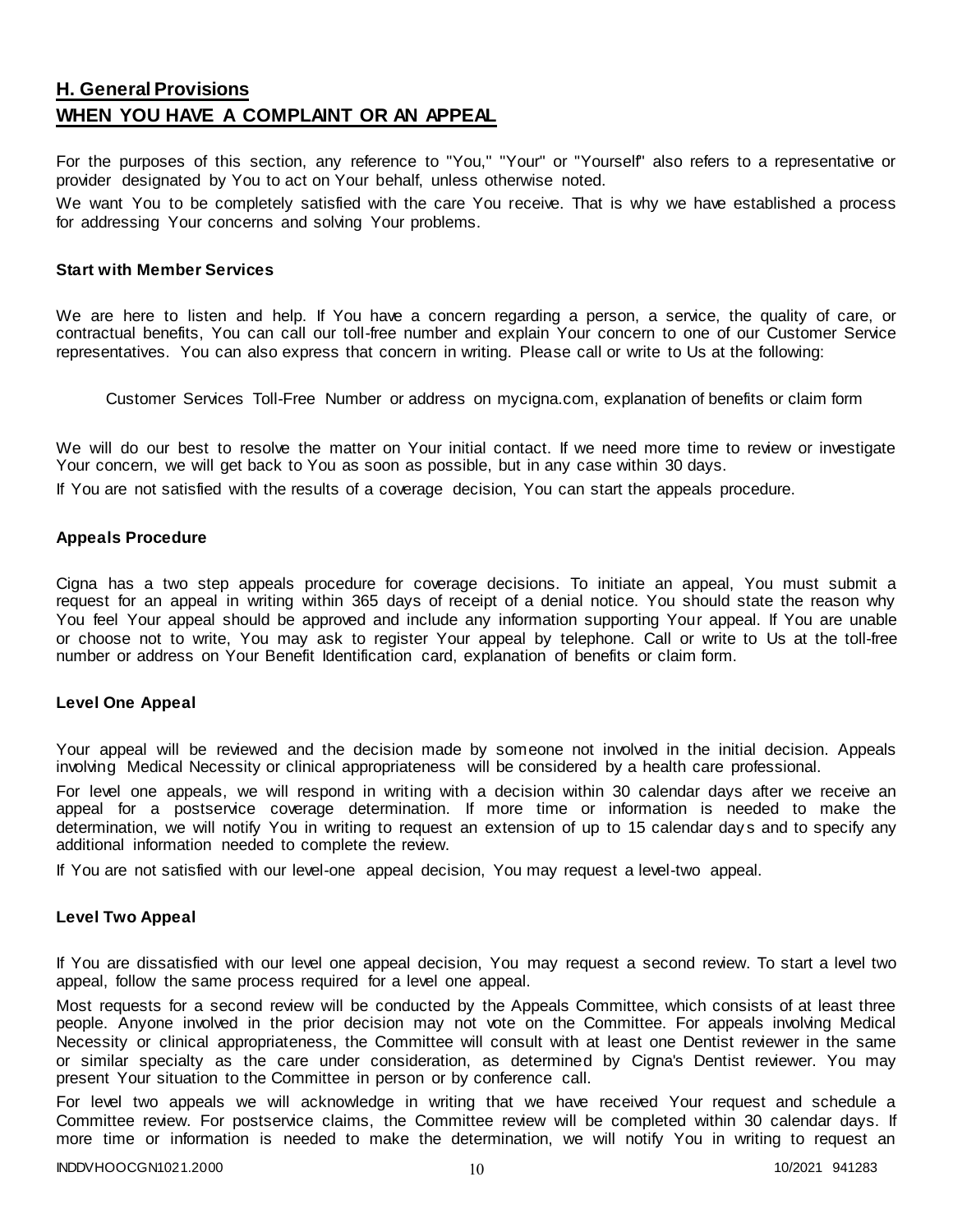extension of up to 15 calendar days and to specify any additional information needed by the Committee to complete the review. You will be notified in writing of the Committee's decision within five working days after the Committee meeting, and within the Committee review time frames above if the Committee does not approve the requested coverage.

#### **Notice of Benefit Determination on Appeal**

Every notice of an appeal decision will be provided in writing or electronically and, if an adverse determination, will include:

- (1) the specific reason or reasons for the denial decision;
- (2) reference to the specific Policy provisions on which the decision is based;
- (3)a statement that the claimant is entitled to receive, upon request and free of charge, reasonable access to and copies of all documents, records, and other Relevant Information as defined;
- (4) upon request and free of charge, a copy of any internal rule, guideline, protocol or other similar criterion that was relied upon in making the adverse determination regarding Your appeal, and an explanation of the scientific or clinical judgment for a determination that is based on a medical necessity, experimental treatment or other similar exclusion or limit.

#### **Relevant Information**

Relevant Information is any document, record, or other information which was relied upon in making the benefit determination; was submitted, considered, or generated in the course of making the benefit determination, without regard to whether such document, record, or other information was relied upon in making the benefit determination; demonstrates compliance with the administrative processes and safeguards required by federal law in making the benefit determination; or constitutes a statement of policy or guidance with respect to the plan concerning the denied treatment option or benefit or the claimant's diagnosis, without regard to whether such advice or statement was relied upon in making the benefit determination.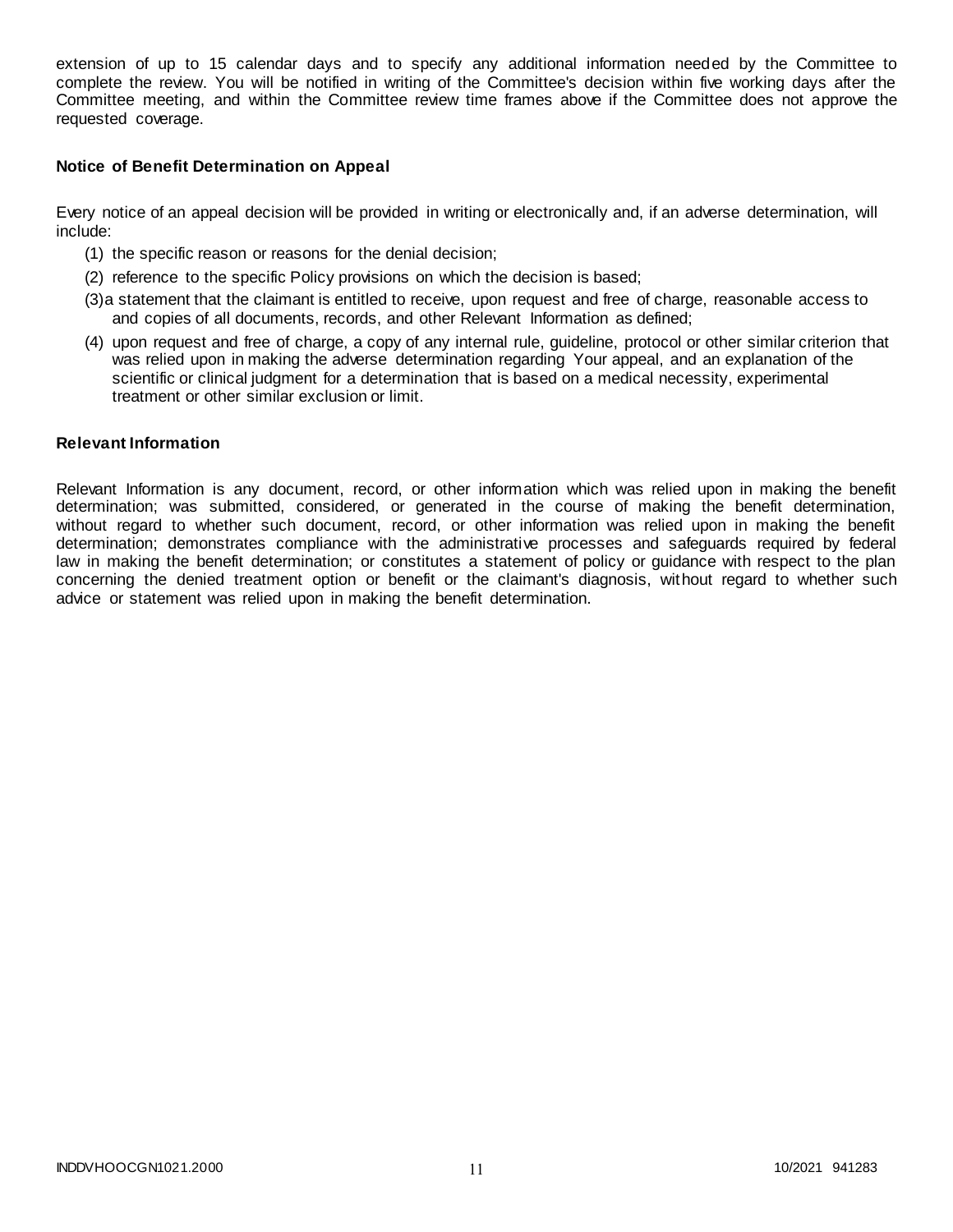# **I. Participating Providers**

Cigna will provide a current list of Dentists currently participating with Cigna and their locations to each Covered Person upon request.

To verify if a dentist is currently participating with Cigna and is accepting new Cigna insureds, the Covered Person should visit our website at www.mycigna.com.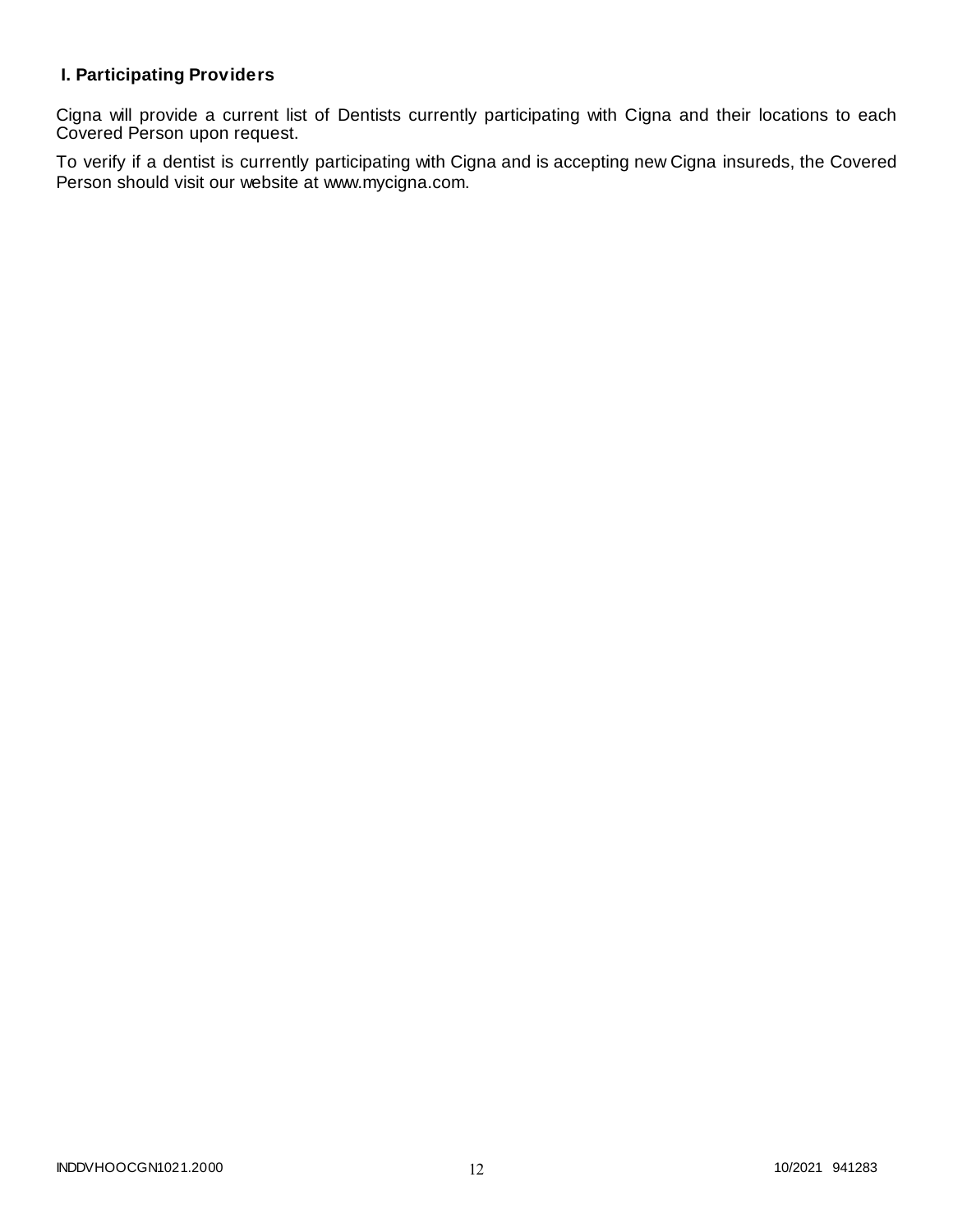## **J. Renewability, Eligibility, and Continuation**

1. The Policy will renew except for the specific events stated in the Policy. Cigna may change the premiums of the Policy with 60 days written notice to the Insured. However, Cigna will not refuse to renew or change the premium schedule for the Policy on an individual basis, but only for all insureds in the same class and covered under the same Policy as You.

2. The Individual Plan is designed for residents of Georgia who are not enrolled under or covered by any other group or individual health coverage. You must notify Cigna of all changes that may affect any Covered Person's eligibility under the Policy.

3. You or Your Dependent(s) will become ineligible for coverage:

- When premiums are not paid according to the due dates and grace periods described in the premium section.
- With respect to Your Spouse, Domestic Partner, or partner to a Civil Union: when the Spouse is no longer married to the Insured or when the union is dissolved.
- With respect to You and Your Family Member (s): when you no longer meet the requirements listed in the Conditions of Eligibility section;
- The date the Policy terminates.
- **When the Insured no longer lives in the Service Area.**

4. If a Covered Person's eligibility under this Plan would terminate due to the Insured's death, divorce or if other Dependents would become ineligible due to age or no longer qualify as dependents for coverage under this Plan; except for the Insured's failure to pay premium, the Covered Person's insurance will be continued if the Covered Person exercising the continuation right notifies Cigna and pays the appropriate monthly premium within 60 days following the date this Policy would otherwise terminate. Any waiting periods in the new Plan will be considered as being met to the extent coverage was in force under this Plan.